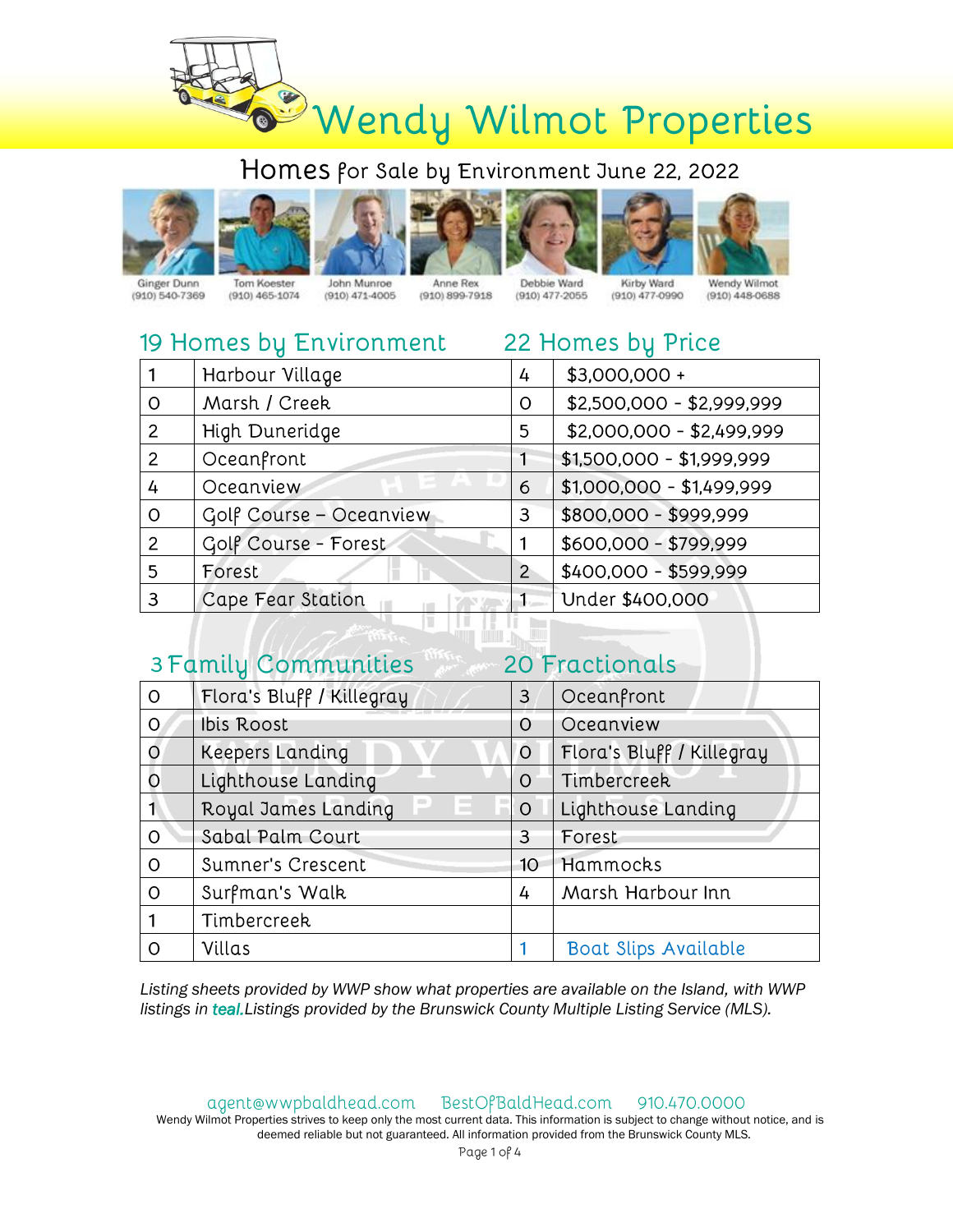

| <u>1 Harbour Village</u>               |                                                  | Bed                 | Bath        |
|----------------------------------------|--------------------------------------------------|---------------------|-------------|
| 1. \$2,395,000                         | 90 Turks Head Court                              | 4                   | 4.5         |
|                                        |                                                  |                     |             |
| 0 Marsh / Creek                        |                                                  | Bed                 | Bath        |
| <u>2 High Duneridge</u>                |                                                  | <b>Bed</b>          | Bath        |
| \$6,555,000<br>1.<br>\$6,100,000<br>2. | 1013 S. Bald Head Wynd<br>710 Shoals Watch Way   | 6<br>5              | 5.5<br>5.5  |
| 2 Oceanfront                           | , ID                                             | <b>Bed</b>          | Bath        |
| Oceanfront - East Beach                |                                                  |                     |             |
|                                        |                                                  |                     |             |
| Oceanfront - West Beach                |                                                  |                     |             |
| Oceanfront - South Beach               |                                                  |                     |             |
| \$3,250,000<br>1.<br>\$2,300,000<br>2. | 980 S. Bald Head Wynd<br>320 S. Bald Head Wynd   | 5<br>$\overline{4}$ | 4.5<br>4.0  |
| 4 Oceanview                            |                                                  | Bed                 | Bath        |
| Oceanview - West Beach                 |                                                  |                     |             |
| 1. \$1,350,000                         | 121 W. Bald Head Wynd                            | $\overline{4}$<br>S | 3.0         |
|                                        |                                                  |                     |             |
| Oceanview - South Beach                |                                                  |                     |             |
| 1. \$2,195,000                         | 14 Laughing Gull Trail                           | 6                   | 4.5         |
| 2. \$1,495,000<br>3. \$899,900         | 3 Starrush Trail<br><b>6 Black Skimmer Trail</b> | 4<br>$\overline{2}$ | 3.0.<br>2.0 |
|                                        |                                                  |                     |             |
| 2 Golf Course                          |                                                  | Bed                 | Bath        |
|                                        |                                                  |                     |             |

Oceanview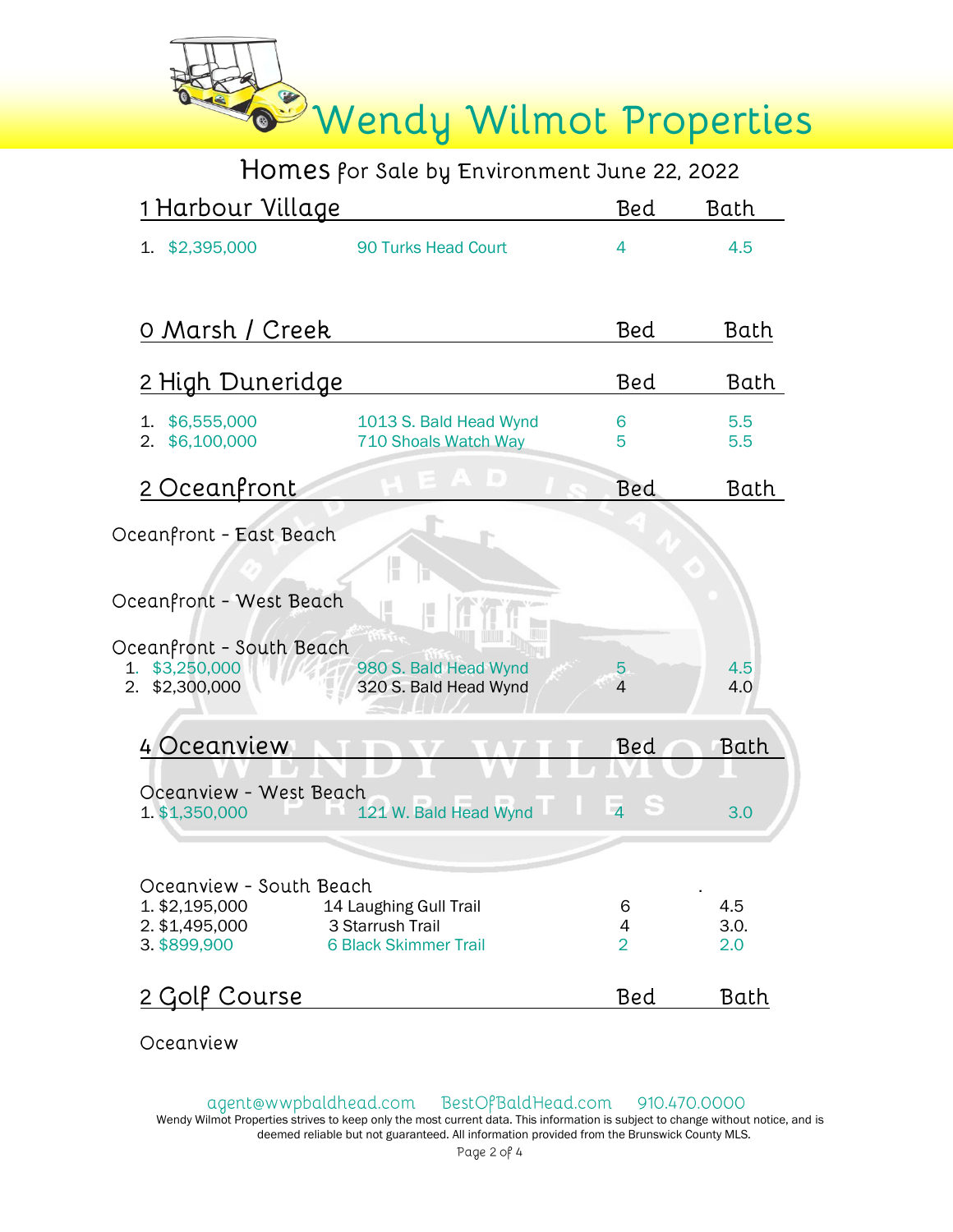

Forest

| 1. \$1,495,000                                                                     | 23 Red Cedar Trail                                                                                                                   | 5                                    | 5.0                                         |
|------------------------------------------------------------------------------------|--------------------------------------------------------------------------------------------------------------------------------------|--------------------------------------|---------------------------------------------|
| 2.\$1,524,999                                                                      | 115 Stede Bonnet Wynd                                                                                                                | 4                                    | 4.5                                         |
| 5 Forest                                                                           |                                                                                                                                      | Bed                                  | Bath                                        |
| 1. \$1,350,000<br>2. \$1,199,000<br>3. \$1,199,000<br>4. \$999,000<br>5. \$999,000 | 8 Racerunner Court<br>5 Partridge Berry Court (NC)<br>122 Stede Bonnet Wynd(NC)<br>29 Fort Holmes Trail<br>16 Fort Holmes Trail (NC) | $\frac{3}{3}$<br>$\overline{4}$<br>3 | 3.0<br>3.5<br>3.5<br>2.5.54<br>2.5          |
| 3 Cape Fear Station                                                                |                                                                                                                                      | Bed                                  | Bath                                        |
| 1. \$10,500,000<br>2. \$2,100,000<br>3. \$2,099,000                                | 1,2,3,& 4 Captain Charlies Trail<br>660 Kinnakeet Way<br>599 Kinnakeet Way                                                           | 4<br>6                               | * call our agents to inquire.<br>3.5<br>6.5 |
| 3 Family Communities                                                               |                                                                                                                                      | Bed                                  | Bath                                        |
| Flora's Bluff / Killegray<br>Ibis Roost                                            | P<br>R<br>E<br>$\bigcap$                                                                                                             | E S                                  |                                             |
| Keepers Landing                                                                    |                                                                                                                                      |                                      |                                             |
| <b>Lighthouse Landing</b><br>Royal James Landing<br>1. \$625,000<br>2. \$599,000   | 20 Bay Tree Landing, 4C<br>20 Bay Tree Landing, 7A                                                                                   | 2<br>$\overline{2}$                  | 2.0<br>2.0                                  |
| $Rahal$ Dalm                                                                       |                                                                                                                                      |                                      |                                             |

<u>Sabal Palm</u> Muscadine Grove Sumner's Crescent